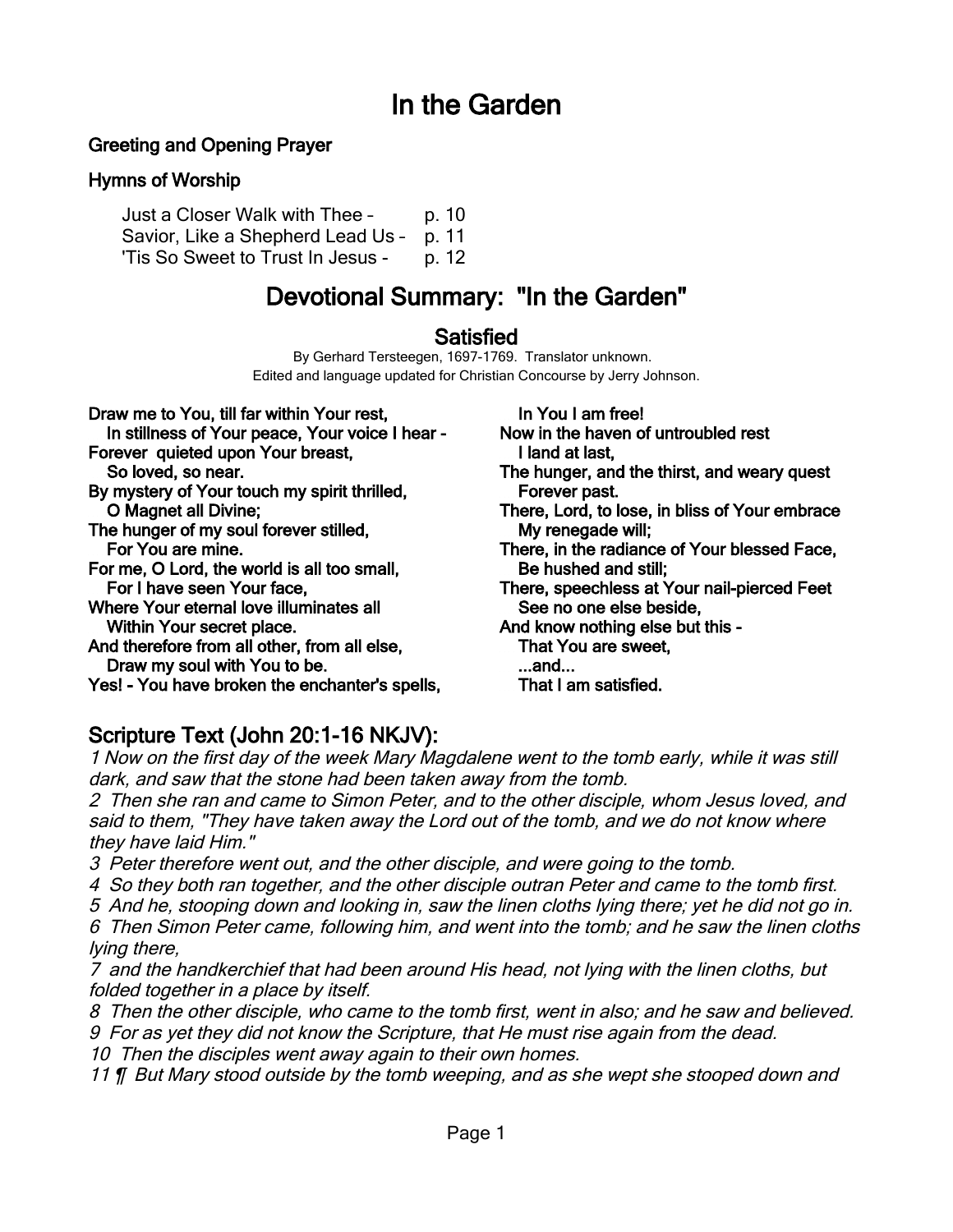looked into the tomb.

12 And she saw two angels in white sitting, one at the head and the other at the feet, where the body of Jesus had lain.

13 Then they said to her, "Woman, why are you weeping?" She said to them, "Because they have taken away my Lord, and I do not know where they have laid Him."

14 Now when she had said this, she turned around and saw Jesus standing there, and did not know that it was Jesus.

15 Jesus said to her, "Woman, why are you weeping? Whom are you seeking?" She, supposing Him to be the gardener, said to Him, "Sir, if You have carried Him away, tell me where You have laid Him, and I will take Him away."

16 Jesus said to her, "Mary!" She turned and said to Him, "Rabboni!" (which is to say, Teacher).

If you remember, Mary Magdelene was the poor woman from whom Jesus had cast seven demons. Scripture does not give us a description of her symptoms, nor are we given any details about what transpired at the time she was set free. We can only imagine the suffering and the degradation Mary endured at the hands of her spiritual tormentors.

But she was free! If we are left to imagine her deplorable state as host to seven demons, then let us fail not to imagine the thankfulness and relief she experienced when Christ set her free from the power of satan and his minions! Just think what joy and what peace and what overwhelming gratitude must have gripped Mary when she first looked upon Jesus without the darkness of hell blinding her spiritual eyes. As Jesus said, He whom the Son sets free, is free indeed!

Do you remember when your eyes were opened to the reality of our Precious Savior? When the light of heaven first flooded your heart with the joy of true salvation at the foot of the cross of Christ? Those were some exhilarating days, were they not?

Well, Mary Magdelene had walked faithfully with her Teacher for some time. She had probably helped to support Him with her financial resources. At the risk of ridicule and excommunication and even bodily harm, she had traveled with His band of followers, probably hanging on His every word, always at His beck and call.

But now she was alone. She had witnessed His execution by cruel, rough Roman soldiers. Only God knows the horror she must have felt as she helplessly stood by to watch the life ebb out of His tortured body. She had seen Him breathe His last breath, this One to whom she had given her life. She saw Him hastily laid in the rich man's tomb. Her deliverer, her Savior, her Teacher was gone. Who would defend her now? How could she possibly survive, unprotected from those taunting demons?

What sorrow! What a broken heart! How deep a pit of loneliness! How tight the grip of hopelessness with no end in sight!

Many of you have walked faithfully with your Lord for years and years. You have tasted the joys of His presence. You have smelled the sweet fragrance of His love wafting through the difficulties of your life. You have heard His precious call early in the morning for a stroll by His side. He has always been with you, ever so faithful, ever so caring.

But now you may feel a bit like Mary as she pulls herself to His tomb to anoint His body with